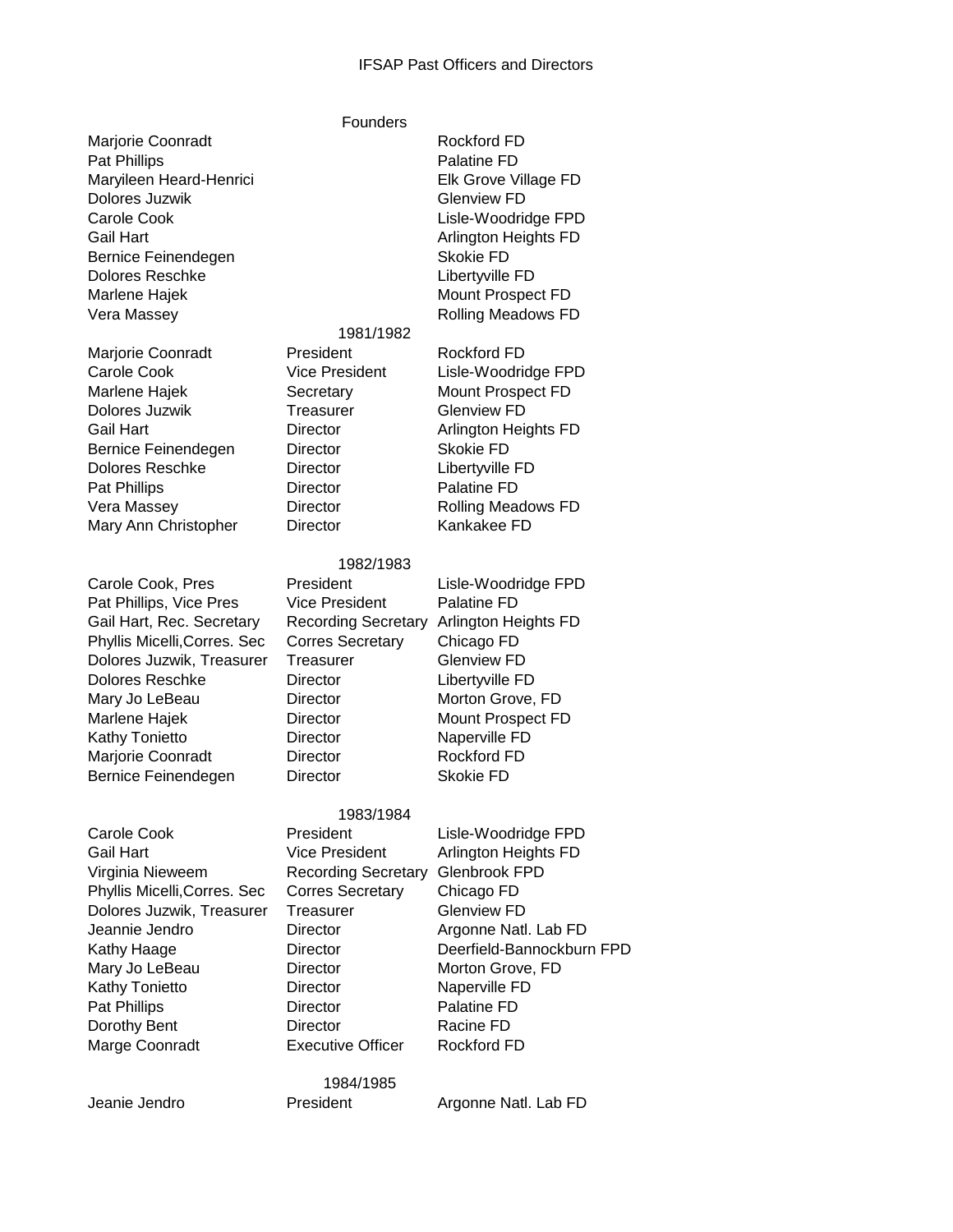## IFSAP Past Officers and Directors

| Pat Phillips          | <b>Vice President</b>      | <b>Palatine FD</b>        |
|-----------------------|----------------------------|---------------------------|
| Mary Jo LeBeau        | <b>Recording Secretary</b> | Morton Grove, FD          |
|                       |                            |                           |
| Dorothy Bent          | <b>Corres Secretary</b>    | Racine FD                 |
| Joan Seitz            | Treasurer                  | LaGrange FD               |
| Nancy Anderson        | Director                   | <b>Bellwood FD</b>        |
| Marti Bibb            | <b>Director</b>            | Champaign FD              |
| Kathy Haage           | <b>Director</b>            | Deerfield-Bannockburn FPD |
| Jeri Spann            | <b>Director</b>            | Evanston FD               |
| Virginia Nieweem      | <b>Director</b>            | Glenbrook FPD             |
| Marge Coonradt        | <b>Executive Officer</b>   | <b>Rockford FD</b>        |
| Carole Cook           | Imd Past President         | Lisle-Woodridge FPD       |
|                       |                            |                           |
|                       | 1985/1986                  |                           |
| Nancy Anderson        | President                  | <b>Bellwood FD</b>        |
|                       |                            |                           |
| Mary Jo LeBeau        | <b>Vice President</b>      | Morton Grove, FD          |
| Dorothy Bent          | Secretary                  | Racine FD                 |
| Kathy Haage           | Treasurer                  | Deerfield-Bannockburn FPD |
| Kathy Abangan         | <b>Director</b>            | <b>Buffalo Grove FD</b>   |
| Rita Jones            | <b>Director</b>            | Evanston FD               |
| Virginia Nieweem      | <b>Director</b>            | Glenbrook FPD             |
| Mary Doris Brilliant  | <b>Director</b>            | Lombard FD                |
| Madeleine Brenan      | <b>Director</b>            | Park Ridge FD             |
| Marianne Conrad       | <b>Director</b>            | Roselle FD                |
|                       |                            |                           |
| Sharon Mahoney        | Director                   | <b>Wilmette FD</b>        |
| Jeanie Jendro         | Imd Past President         | Argonne Natl. Lab FD      |
|                       | 1986/1987                  |                           |
|                       |                            |                           |
| Nancy Anderson        | President                  | <b>Bellwood FD</b>        |
| Mary Jo LeBeau        | <b>Vice President</b>      | Morton Grove, FD          |
| Dorothy Bent          | Secretary                  | Racine FD                 |
| Kathy Haage           | <b>Treasurer</b>           | Deerfield-Bannockburn FPD |
| Doreen Migala         | Director                   | <b>Broadview FD</b>       |
| Kathy Abangan         | Director                   | <b>Buffalo Grove FD</b>   |
| Mary Doris Brilliant  | Director                   | Lombard FD                |
| Mary Crilly           | <b>Director</b>            | Oak Lawn FD               |
| Madeleine Brenan      | Director                   | Park Ridge FD             |
| Marianne Conrad       | <b>Director</b>            | Roselle FD                |
| <b>Sharon Mahoney</b> | Director                   | Wilmette FD               |
|                       |                            |                           |
| Jeanie Jendro         | Imd Past President         | Argonne Natl. Lab FD      |
|                       | 1987/1988                  |                           |
|                       | President                  | Deerfield-Bannockburn FPD |
| Kathy Haage           |                            |                           |
| Sharon Mahoney        | <b>Vice President</b>      | <b>Wilmette FD</b>        |
| Mary Crilly           | Secretary                  | Oak Lawn FD               |
| Kathy Abangan         | <b>Treasurer</b>           | <b>Buffalo Grove FD</b>   |
| Doreen Migala         | Director                   | <b>Broadview FD</b>       |
| <b>Teri Post</b>      | Director                   | Flossmoor FD              |
| Mary Jo LeBeau        | Director                   | Morton Grove, FD          |
| Joyce Brown           | Director                   | Northbrook, FD            |
| Madeleine Brenan      | Director                   | Park Ridge FD             |
| Marianne Conrad       | Director                   | Roselle FD                |
| Carole Cook           | <b>Executive Officer</b>   | Lisle-Woodridge FPD       |
|                       |                            |                           |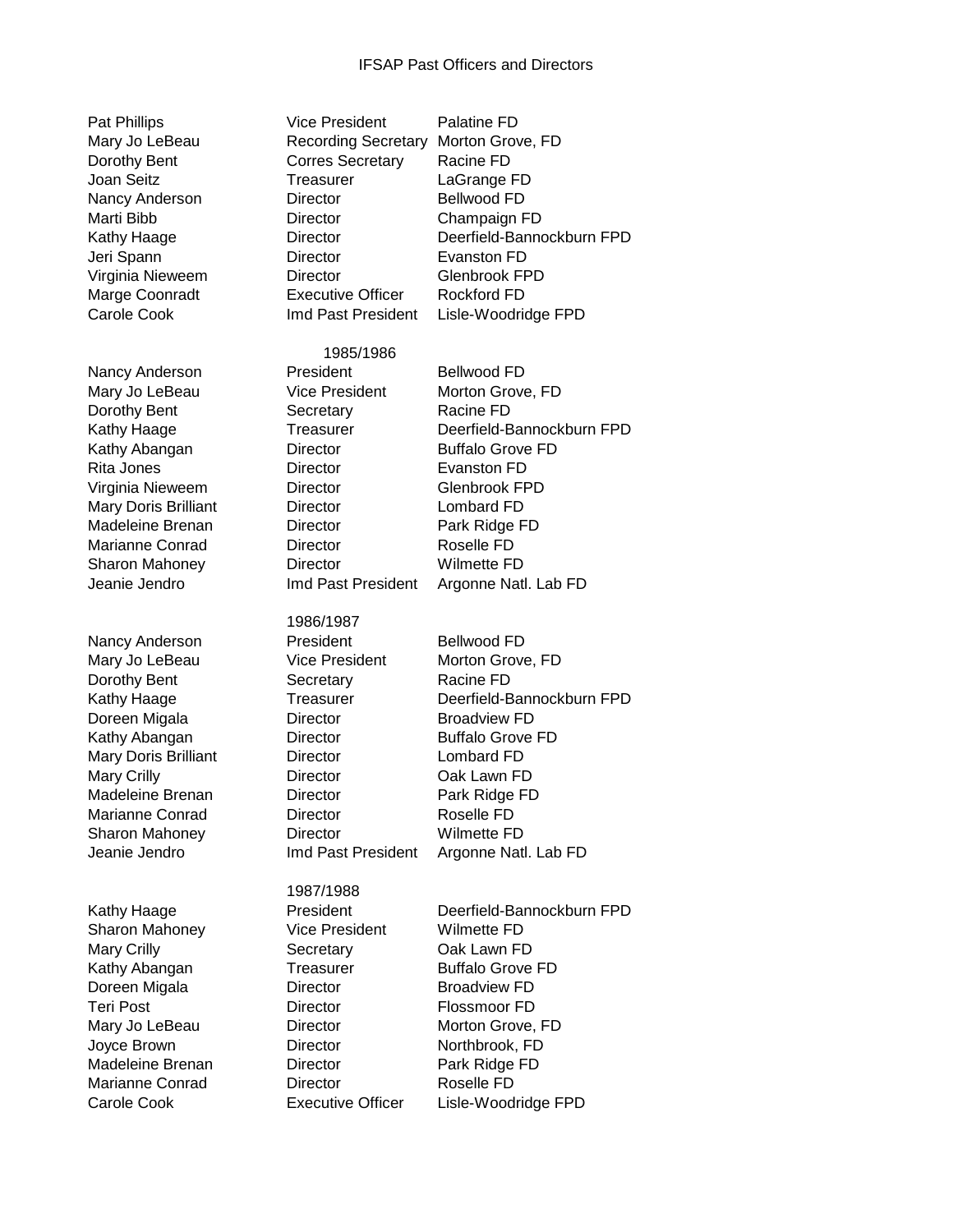## IFSAP Past Officers and Directors

1988/1989

Nancy Anderson Imd Past President Bellwood FD

Jan Murphy President Lake Zurich F Madeleine Brenan V Kathy Abangan Secretary Buffalo Secretary Superior Secretary Secretary Secretary Secretary Secretary Secretary S Doreen Migala Gloria Montgomery Director Virginia Nieweem Director Deborah Witten **Director** Susan Visser **Director** Marlene Hajek **Director** Michelle Nabor Director Sharon Ramson Director Sharon Mahoney **Executive** 

Jan Murphy **President** Lake Zurich FD Susan Visser **Vice President** Hazel Crest FD Virginia Neiweem Secretary Glenbrook FPD Deborah Witten Treasurer Gurnee FD

| Kathy Haage           | President                | Deerfield-Bannockburn FPD |
|-----------------------|--------------------------|---------------------------|
| Sharon Mahoney        | <b>Vice President</b>    | <b>Wilmette FD</b>        |
| <b>Mary Crilly</b>    | Secretary                | Oak Lawn FD               |
| Kathy Abangan         | Treasurer                | <b>Buffalo Grove FD</b>   |
| Doreen Migala         | <b>Director</b>          | <b>Broadview FD</b>       |
| Teri Post             | <b>Director</b>          | Flossmoor FD              |
| Mary Jo LeBeau        | <b>Director</b>          | Morton Grove, FD          |
| Lorraine Hildebranski | <b>Director</b>          | <b>Calumet City FD</b>    |
| Joyce Brown           | <b>Director</b>          | Northbrook, FD            |
| Madeleine Brenan      | <b>Director</b>          | Park Ridge FD             |
| Marianne Conrad       | <b>Director</b>          | Roselle FD                |
| Dorothy Bent          | <b>Director</b>          | Racine FD                 |
| Nancy Anderson        | Imd Past President       | <b>Bellwood FD</b>        |
|                       | 1989/1990                |                           |
| Kathy Haage           | President                | Deerfield-Bannockburn FPD |
| Madeleine Brenan      | <b>Vice President</b>    | Park Ridge FD             |
| Kathy Abangan         | Secretary                | <b>Buffalo Grove FD</b>   |
| Doreen Migala         | Treasurer                | <b>Broadview FD</b>       |
| Sharon Mahoney        | Director                 | <b>Wilmette FD</b>        |
| Marlene Hajek         | Director                 | Mount Prospect FD         |
| Virginia Nieweem      | <b>Director</b>          | Glenbrook FPD             |
| Deborah Witten        | <b>Director</b>          | Gurnee FD                 |
| Susan Visser          | <b>Director</b>          | <b>Hazel Crest FD</b>     |
| Valerie Potzler       | <b>Director</b>          | <b>Pleasantview FPD</b>   |
| Jan Murphy            | <b>Director</b>          | Lake Zurich FD            |
| Mary Jo LeBeau        | <b>Executive Officer</b> | Morton Grove, FD          |
| Nancy Anderson        | Imd Past President       | <b>Bellwood FD</b>        |
|                       | 1990/1991                |                           |
| Jan Murphy            | President                | Lake Zurich FD            |
| Madeleine Brenan      | <b>Vice President</b>    | Park Ridge FD             |
| Kathy Abangan         | Secretary                | <b>Buffalo Grove FD</b>   |
| Doreen Migala         | Treasurer                | <b>Broadview FD</b>       |

| Secretary                | <b>Buffalo Grove FD</b>   |
|--------------------------|---------------------------|
| Treasurer                | <b>Broadview FD</b>       |
| <b>Director</b>          | Downers Grove FD          |
| Director                 | Glenbrook FPD             |
| Director                 | Gurnee FD                 |
| <b>Director</b>          | <b>Hazel Crest FD</b>     |
| <b>Director</b>          | Mount Prospect FD         |
| <b>Director</b>          | Streamwood FD             |
| <b>Director</b>          | Zion FD                   |
| <b>Executive Officer</b> | Wilmette FD               |
| Imd Past President       | Deerfield-Bannockburn FPD |
|                          |                           |

1991/1992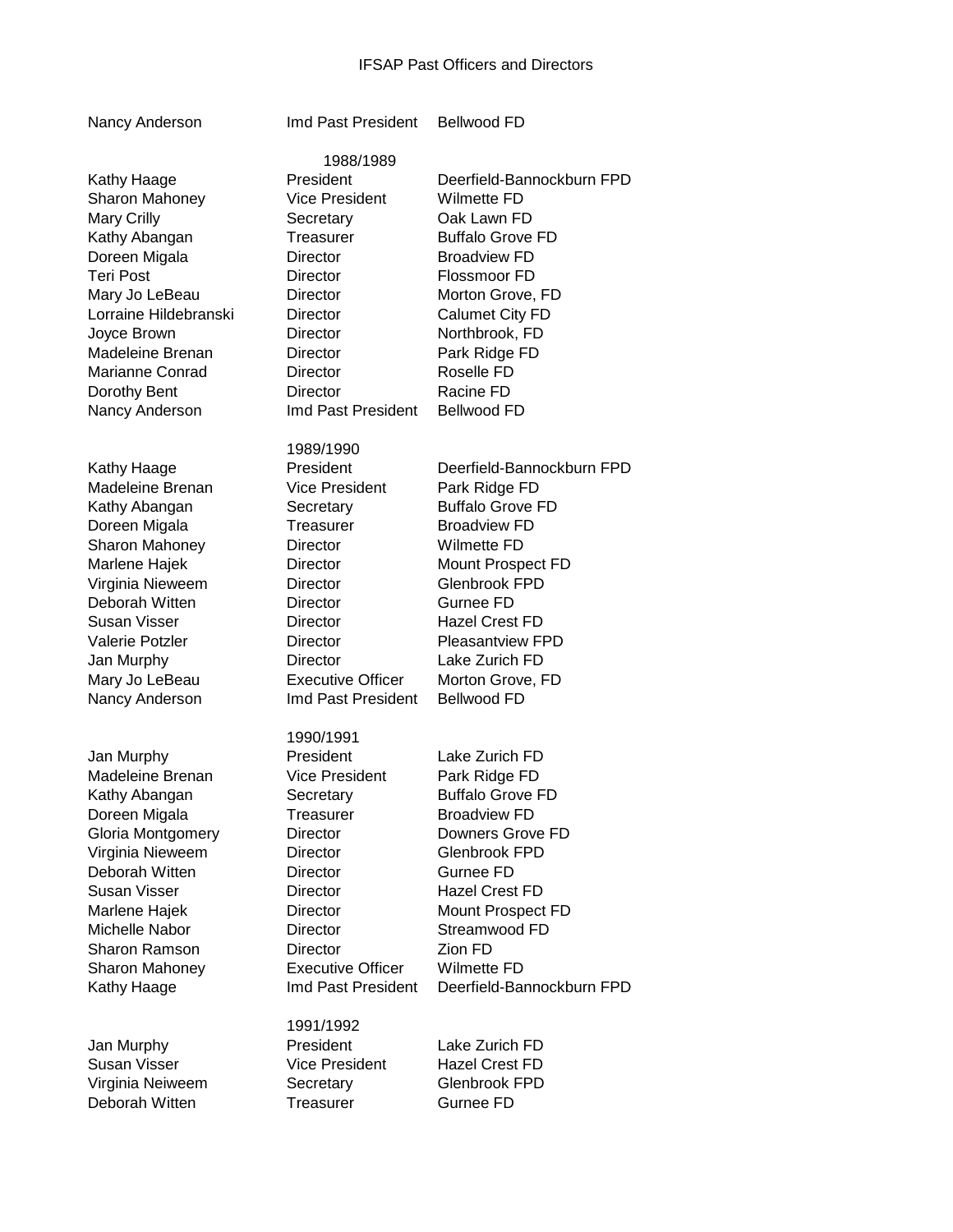| Doreen Migala     |
|-------------------|
| Gloria Montgomery |
| Marlene Hajek     |
| Gladys Nash       |
| Michelle Nabor    |
| Darla Callanan    |
| Sharon Ranson     |
| Kathy Abangan     |
| Kathy Haage       |
|                   |

Nancy Plancon **Director Barrington FD** 

Director **Broadview FD** Director Downers Grove FD Director Mount Prospect FD Director **Orland FPD** Director Streamwood FD Director Wheeling FD Director **Zion FD** Executive Officer Buffalo Grove FD Imd Past President Deerfield-Bannochburn FPD 1992/1993 Susan Visser **President** President Hazel Crest FD Darla Callanan Vice President Wheeling FD Sharon Ranson Secretary **Zion FD** Deborah Witten Treasurer Gurnee FD Gladys Nash **Director** Director **Orland FPD** Virginia Neiweem Director Glenbrook FPD Doreen Migala **Director** Broadview FD Patricia Peck **Director** Director **Pleasantview FPD** Carole Lorenzini Director Oak Park FD Joan Sietz Director LaGrange FD Nancy Anderson **Director Bellwood FD** Kathy Abangan **Executive Officer** Buffalo Grove FD Jan Murphy Imd Past President Lake Zurich FD 1993/1994 Susan Visser President Hazel Crest FD Patricia Peck Vice President Pleasantview FPD Gladys Nash Secretary Criand FPD Joan Sietz **Treasurer** LaGrange FD Nancy Anderson Director Bellwood FD Virginia Neiweem Director Glenbrook FPD Doreen Migala **Director** Broadview FD Carol Dunn Director Greater Round Lake FPD Barbara Ford Director Wauconda FD Darla Callanan **Director** Wheeling FD Deanne Winterstein **Director** Tinley Park FD Kathy Abangan Executive Officer Buffalo Grove FD Jan Murphy Imd Past President Lake Zurich FD 1994/1995 Kathy Abangan **President** President Buffalo Grove FD Patricia Peck **Vice President** Pleasantview FPD Gladys Nash Secretary Crland FPD Joan Sietz **Treasurer** LaGrange FD Carol Dunn Director Grayslake FPD Barbara Ford Director Wauconda FD Darla Callanan **Director** Director Wheeling FD Deanne Winterstein **Director** Tinley Park FD Sue Peyton **Director** Director Mount Prospect FD Dawn Andrlik **Director Director** Palatine Rural FPD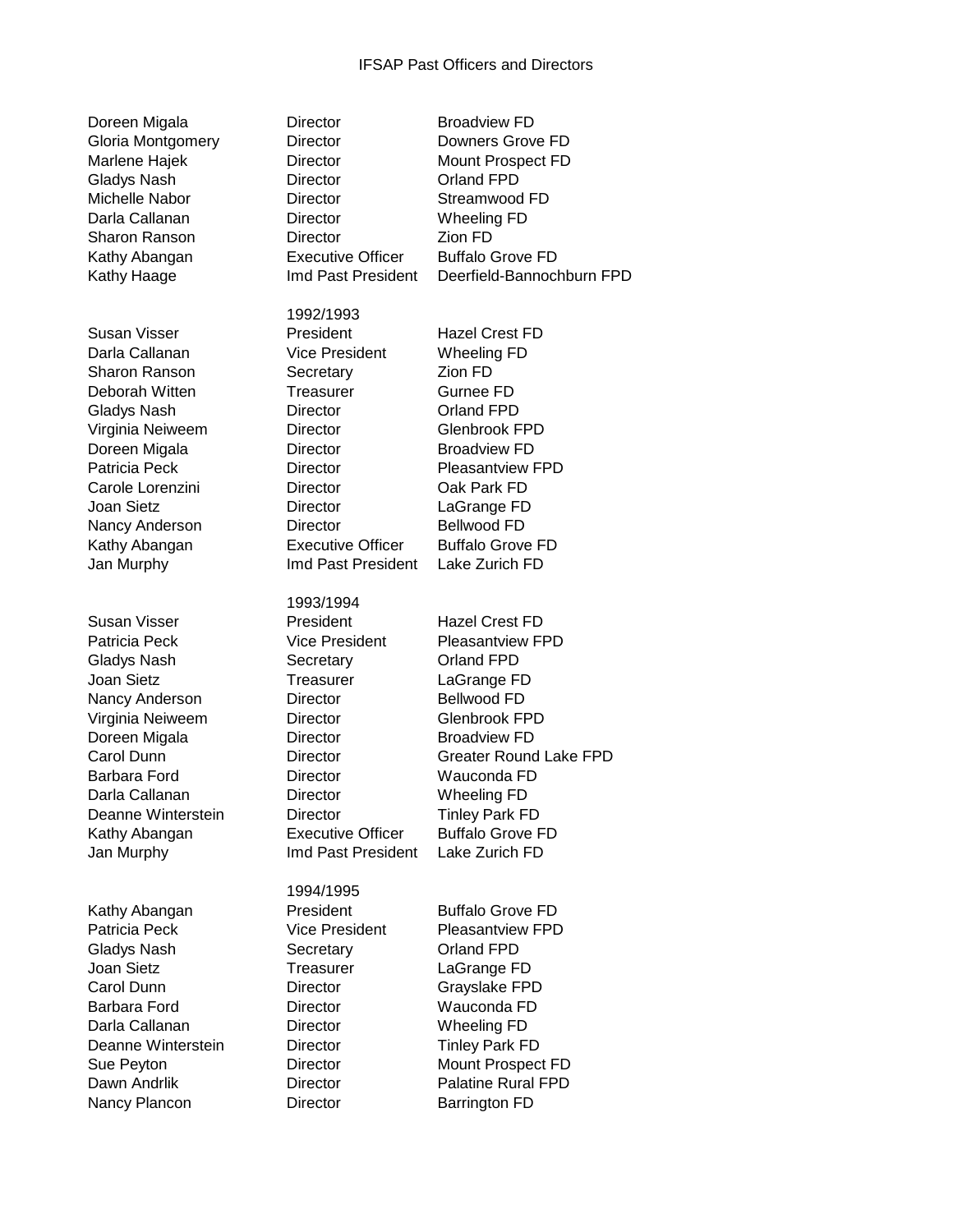| Jan Murphy<br><b>Susan Visser</b>                                                                                                                                                                                         | <b>Executive Officer</b><br>Imd Past President                                                                                                                                                                         | Lake Zurich FD<br><b>Hazel Crest FD</b>                                                                                                                                                                                                                                                      |
|---------------------------------------------------------------------------------------------------------------------------------------------------------------------------------------------------------------------------|------------------------------------------------------------------------------------------------------------------------------------------------------------------------------------------------------------------------|----------------------------------------------------------------------------------------------------------------------------------------------------------------------------------------------------------------------------------------------------------------------------------------------|
| Kathy Abangan<br>Carol Dunn<br>Dawn Andrlik<br>Barbara Ford<br>Nancy Plancon<br>Sue Peyton<br><b>Gladys Nash</b><br><b>Bonnie Miller</b><br>Nancy Anderson<br>Carole Cook<br>Patricia Peck<br>Susan Visser                | 1995/1996<br>President<br><b>Vice President</b><br>Secretary<br>Treasurer<br>Director<br>Director<br><b>Director</b><br><b>Director</b><br>Director<br>Director<br>Director<br>Imd Past President                      | <b>Buffalo Grove FD</b><br>Grayslake FPD<br>Palatine Rural FPD<br>Wauconda FD<br><b>Barrington FD</b><br>Mount Prospect FD<br>Orland FPD<br>Carol Stream FD<br><b>Bellwood FD</b><br>Lisle-Woodridge FPD<br><b>Pleasantview FPD</b><br><b>Hazel Crest FD</b>                                 |
| Carol Dunn<br>Dawn Andrlik<br>Sue Peyton<br>Nancy Plancon<br>Nancy Anderson<br>Carole Cook<br><b>Bonnie Miller</b><br>Jan Murphy<br><b>Gladys Nash</b><br>Patricia Peck<br>Maryann Welker<br>Kathy Abangan                | 1996/1997<br>President<br><b>Vice President</b><br>Secretary<br>Treasurer<br>Director<br>Director<br>Director<br>Director<br>Director<br><b>Director</b><br><b>Director</b><br>Imd Past President                      | Grayslake FPD<br>Palatine Rural FPD<br>Mount Prospect FD<br><b>Barrington FD</b><br><b>Bellwood FD</b><br>Lisle-Woodridge FPD<br>Carol Stream FD<br>Lake Zurich FD<br>Orland FPD<br><b>Pleasantview FPD</b><br><b>River Forest FD</b><br><b>Buffalo Grove FD</b>                             |
| Carol Dunn<br>Dawn Andrlik<br>Sue Peyton<br>Nancy Plancon<br>Jan Murphy<br>Maryann Welker<br>Deanne Winterstein<br>Robin Youngberg<br>Marjean Diercks<br>Marcia Daly<br>Tami Boyd<br><b>Susan Visser</b><br>Kathy Abangan | 1997/1998<br>President<br><b>Vice President</b><br>Secretary<br>Treasurer<br>Director<br>Director<br>Director<br>Director<br>Director<br>Director<br><b>Director</b><br><b>Executive Officer</b><br>Imd Past President | Grayslake FPD<br><b>Palatine Rural FPD</b><br>Mount Prospect FD<br><b>Barrington FD</b><br>Lake Zurich FD<br><b>River Forest FD</b><br><b>Tinley Park FD</b><br><b>Winfield FPD</b><br>Algonquin-LITH FPD<br>Gurnee FD<br>Des Plaines FD<br><b>Hazel Crest FD</b><br><b>Buffalo Grove FD</b> |
| Dawn Andrlik<br>Nancy Fidler<br>Robin Youngberg<br>Marjean Diercks<br>Sue Peyton                                                                                                                                          | 1998/1999<br>President<br><b>Vice President</b><br>Secretary<br>Treasurer<br>Director                                                                                                                                  | <b>Palatine Rural FPD</b><br><b>Barrington FD</b><br>Winfield FPD<br>Algonquin-LITH FPD<br>Mount Prospect FD                                                                                                                                                                                 |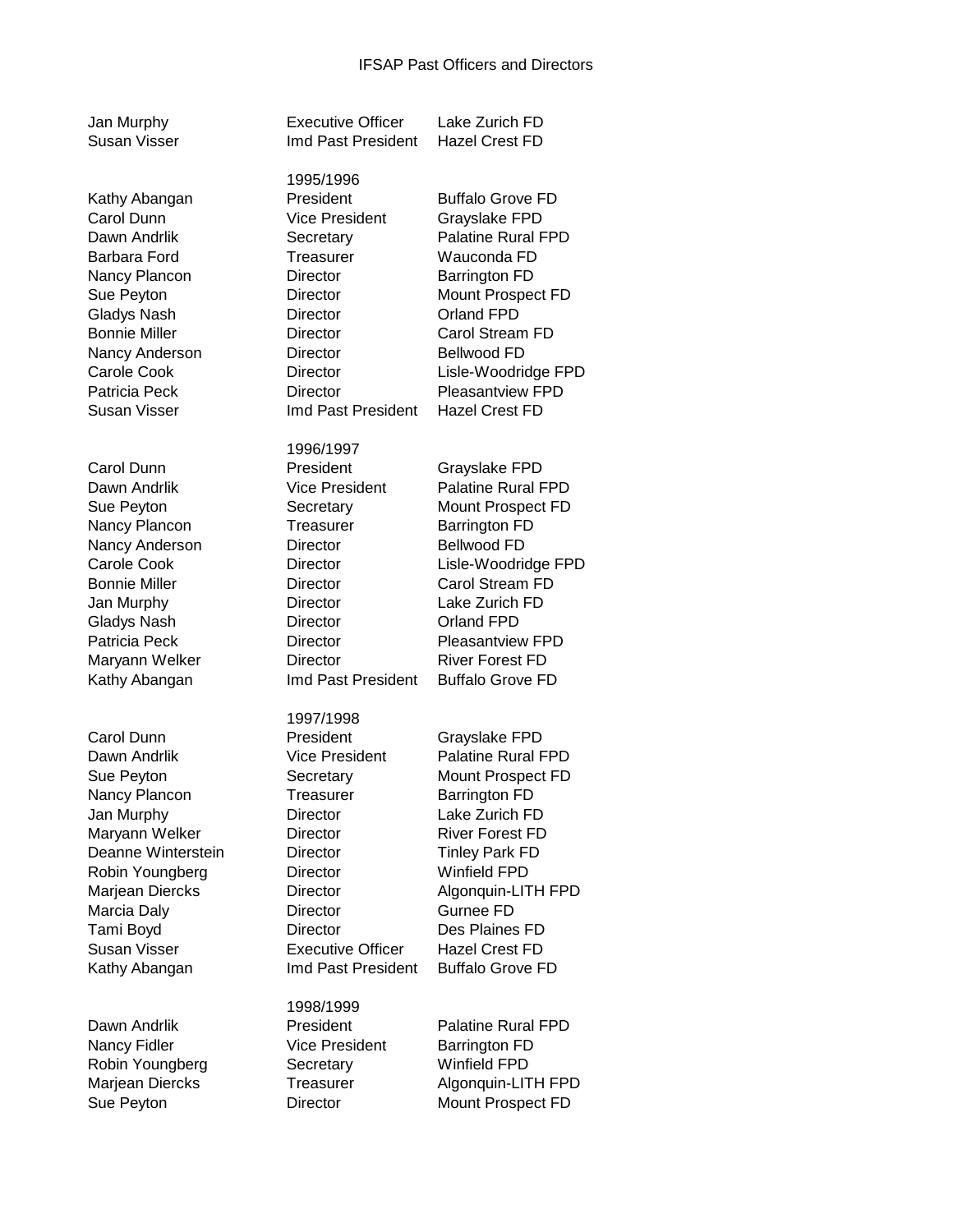Judy Gary **Director** Director **North Aurora FD** Cheryl Collier **Director** Director **Batavia FD** Anita Schoonmaker Director Elk Grove FD Carol Dunn Imd Past President Grayslake FPD

Nancy Fidler **Vice President** Barrington FD Robin Youngberg **Secretary** Winfield FPD Cheryl Collier **Director** Director **Batavia FD** Anita Schoonmaker Director Elk Grove FD Michelle Nabor **Director** Director Streamwood FD Carol Dunn Imd Past President Grayslake FPD

Robin Youngberg Director Winfield FPD Gina Cirincione **Director** Director **North Palos FPD** Jeanne Hewitt Director Waukegan FD Lenore Victor Director Dolton FD

**Bonnie Miller Carol Stream FD** Director Carol Stream FD

1999/2000

2000/2001 Nancy Fidler **President Barrington FD** Marjean Diercks Vice President Algonquin-LITH FPD Judy Gary **Secretary** North Aurora FD Cheryl Collier Treasurer Batavia FD Michelle Nabor **Director** Director Streamwood FD Robin Youngberg Director Winfield FPD Barbara Crowden **Director Director** Arlington Heights FD Marilyn Forslin **Director** Hinsdale FD Barbara Hardesty **Director Bartlett FPD** Rosemarie Malone **Director** Midlothian FD Bernadete Young Director Lisle-Woodridge FPD Kathy Adams Executive Officer Lisle-Woodridge FPD Dawn Andrlik Imd Past President Palatine Rural FPD

2001/2002 Marjean Diercks **President** Algonquin-LITH FPD Michelle Nabor Vice President Streamwood FD Judy Gary **Secretary** North Aurora FD Cheryl Collier Treasurer Batavia FD Marilyn Forslin **Director** Hinsdale FD Rosemarie Malone **Director** Midlothian FD

Bernadete Young Director Lisle-Woodridge FPD

Kathy Adams Executive Officer Lisle-Woodridge FPD Nancy Fidler **Imd Past President** Barrington FD

Kathy Adams Director Lisle-Woodridge FPD Kathy Haage **Director** Director Deerfield-Bannockburn FPD Dawn Andrlik **President** President Palatine Rural FPD

Marjean Diercks Treasurer Algonquin-LITH FPD Sue Peyton **Director** Director Mount Prospect FD Bonnie Miller **Director** Director Carol Stream FD Kathy Adams **Director** Lisle-Woodridge FPD Judy Gary **Director** Director **North Aurora FD**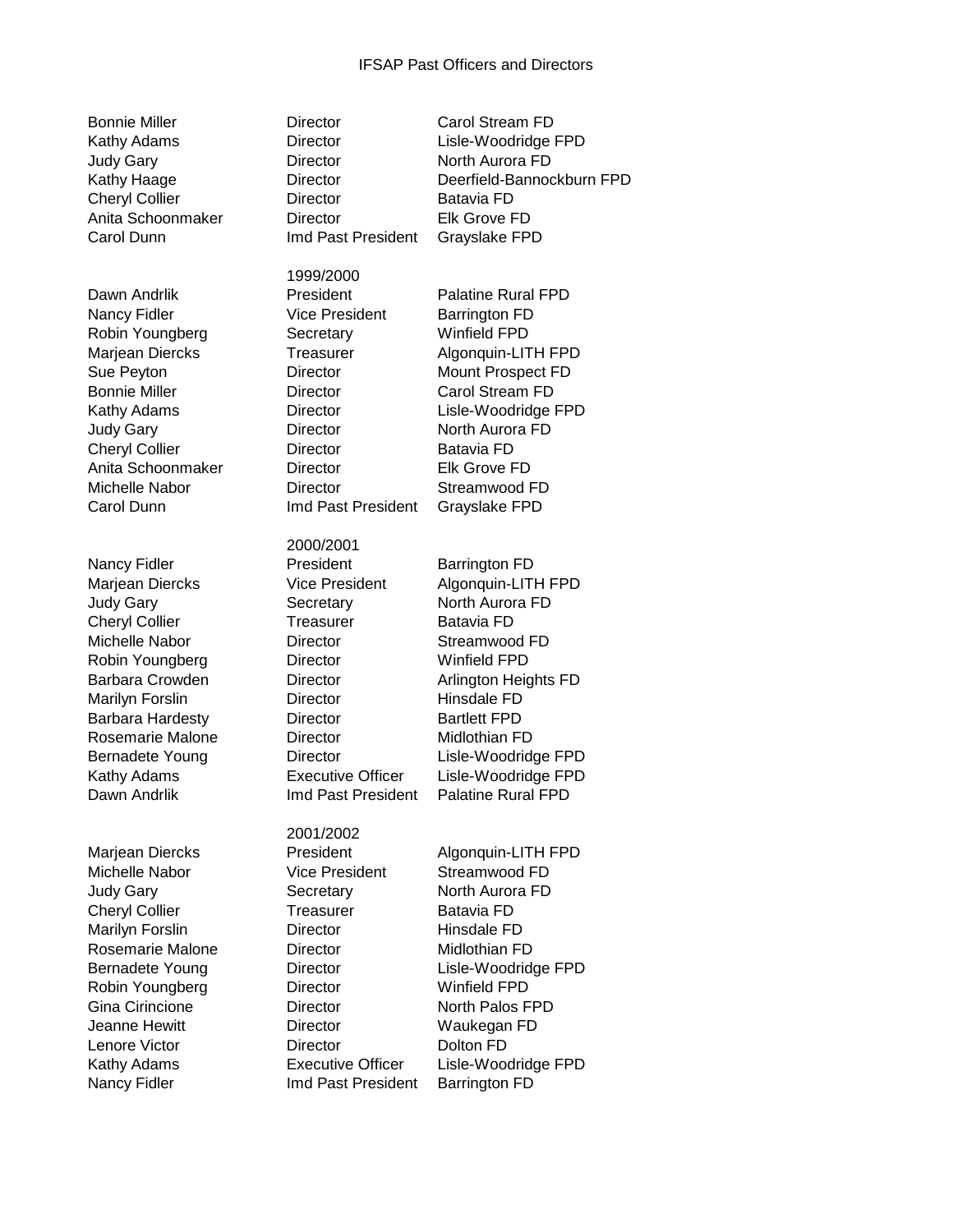2002/2003

Michelle Nabor President Streamwood FD

Amber Saylor Director Lincolnshire-Riverwoods FPD Lenore Victor **Director** Director **Dolton FD** Kathy Adams Executive Officer Lisle-Woodridge FPD Michelle Nabor Imd Past President Streamwood FD

Robin Youngberg **President** Winfield FPD Gina Cirincione **Vice President** North Palos FPD Lisa Alfaro Secretary Oak Forest FD Barbara Landmeier Treasurer Arlington Heights Claudette Flowers **Director** Tinley Park FD

Robin Youngberg Vice President Winfield FPD Lenore Victor **Secretary** Dolton FD Rosemarie Malone **Treasurer** Midlothian FD Lisa Alfaro Director Oak Forest FD Dawn Andrlik **Director Director** Palatine Rural FPD Jill Bywater **Director** Director **Northbrook FD** Gina Cirincione **Director Director North Palos FPD** Cheryl Collier **Director** Director **Batavia FD** Barbara Crowden **Director Director** Arlington Heights FD Judy Gary **Director** Director **North Aurora FD** Jeanne Hewitt **Director** Director Waukegan FD Kathy Adams Executive Officer Lisle-Woodridge FPD Marjean Diercks Imd Past President Algonquin-LITH FPD 2003/2004 Michelle Nabor **President** Streamwood FD Robin Youngberg Vice President Winfield FPD Lenore Victor **Secretary** Dolton FD Rosemarie Malone **Treasurer** Midlothian FD Lisa Alfaro Director Oak Forest FD Dawn Andrlik **Director Director** Palatine Rural FPD Jill Bywater **Director** Director **Northbrook FD** Cheryl Collier **Director** Director **Batavia FD** Barbara Landmeier **Director Director** Arlington Heights Amber Saylor Director Lincolnshire-Riverwoods FPD Ingrid Skidmore Director Lake Zurich, FD Kathy Adams Executive Officer Lisle-Woodridge FPD Marjean Diercks Imd Past President Algonquin-LITH FPD 2004/2005 Robin Youngberg **President** Winfield FPD Jill Bywater **Vice President** Northbrook FD Lisa Alfaro Secretary Oak Forest FD Barbara Landmeier Treasurer Arlington Heights Dawn Andrlik **Director Director** Palatine Rural FPD Gina Cirincione **Director** Director **North Palos FPD** Robin Darin **Director** Director **Glenside FPD** Linda Herza Director Lombard FD Rosalinda Kucharski Director Gurnee FD

2005/2006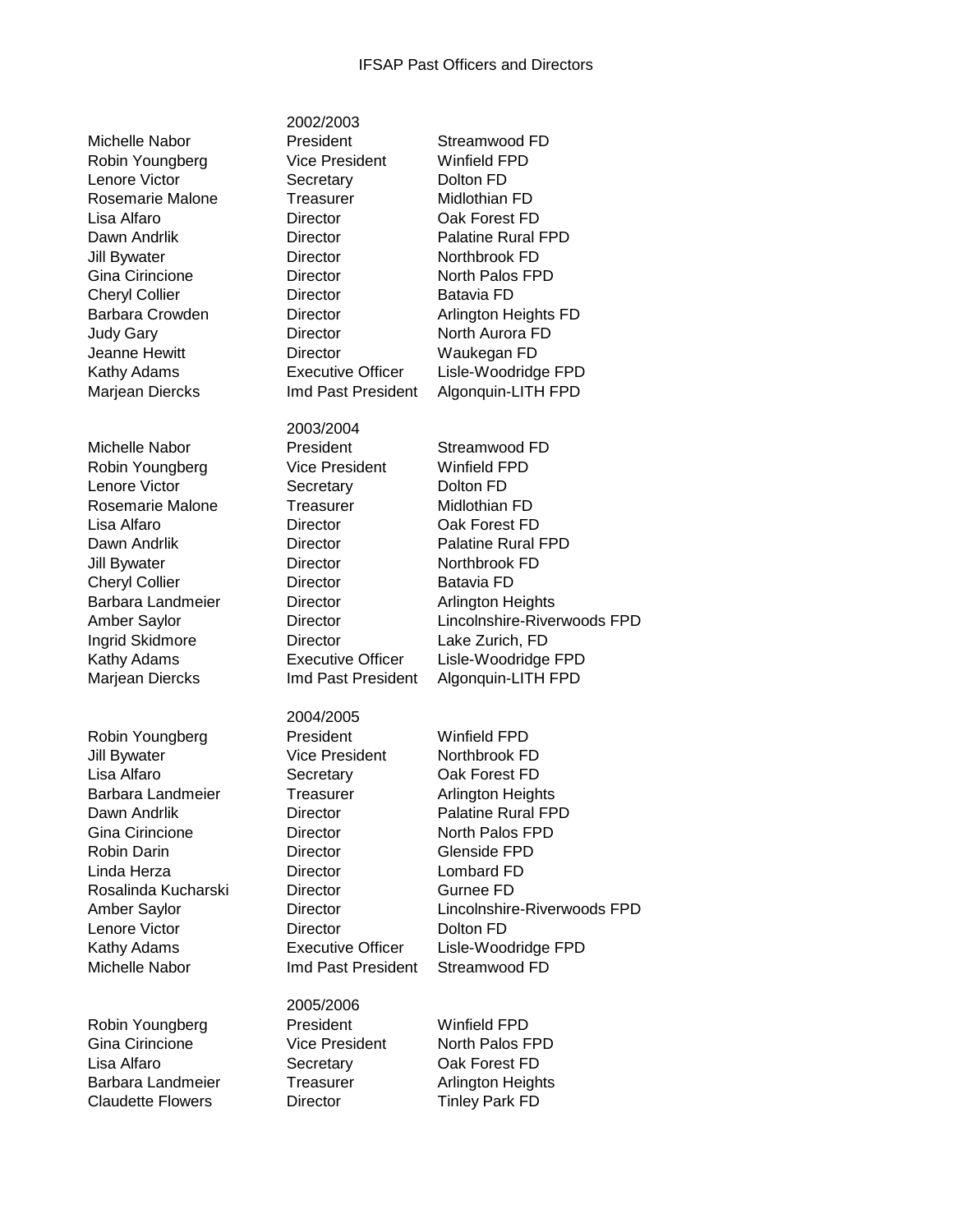| Linda Herza<br>Rosalinda Kucharski<br>Lenore Victor<br>Traci LeMay<br>Darla Callanan<br>Kathy Adams<br>Robin Darin<br>Michelle Nabor                                                                                                                                 | Director<br><b>Director</b><br><b>Director</b><br>Director<br><b>Director</b><br><b>Director</b><br><b>Executive Officer</b><br>Imd Past President                                                                                                               | Lombard FD<br>Gurnee FD<br>Dolton FD<br>DeKalb FD<br><b>Wheeling FD</b><br>Lisle-Woodridge FPD<br><b>Glenside FPD</b><br>Streamwood FD                                                                                                                                                     |
|----------------------------------------------------------------------------------------------------------------------------------------------------------------------------------------------------------------------------------------------------------------------|------------------------------------------------------------------------------------------------------------------------------------------------------------------------------------------------------------------------------------------------------------------|--------------------------------------------------------------------------------------------------------------------------------------------------------------------------------------------------------------------------------------------------------------------------------------------|
| Gina Cirincione<br>Lisa Alfaro<br>Linda Herza<br>Rosalinda Kucharski<br>Barbara Landmeier<br>Sue Scheuer<br>Terrie Jarosz<br><b>Claudette Flowers</b><br>Karyn Rios<br>Darla Callanan<br>Linda Nicholson<br>Kathy Adams<br>Robin Youngberg                           | 2006/2007<br>President<br><b>Vice President</b><br>Secretary<br>Treasurer<br><b>Director</b><br><b>Director</b><br><b>Director</b><br><b>Director</b><br><b>Director</b><br><b>Director</b><br><b>Director</b><br><b>Executive Officer</b><br>Imd Past President | North Palos FPD<br>Oak Forest FD<br>Lombard FD<br>Gurnee FD<br>Arlington Heights FD<br>Lincolnshire-Riverwoods FPD<br><b>Highland Park FD</b><br><b>Tinley Park FD</b><br>Long Grove FPD<br><b>Wheeling FD</b><br><b>Pleasantview FPD</b><br>Lisle-Woodridge FPD<br><b>Winfield FPD</b>    |
| Lisa Alfaro<br>Linda Herza<br>Darla Callanan<br>Rosalinda Kucharski<br>Barbara Landmeier<br>Sue Scheuer-McBride<br><b>Terrie Jarosz</b><br><b>Claudette Flowers</b><br>Karyn Rios<br>Linda Nicholson<br>Gina Barr<br>Lenore Victor<br>Kathy Adams<br>Gina Cirincione | 2007/2008<br>President<br><b>Vice President</b><br>Secretary<br>Treasurer<br><b>Director</b><br>Director<br>Director<br>Director<br><b>Director</b><br>Director<br><b>Director</b><br>Director<br><b>Executive Officer</b><br>Imd Past President                 | Oak Forest FD<br>Lombard FD<br><b>Wheeling FD</b><br>Gurnee FD<br>Arlington Heights FD<br>Lincolnshire-Riverwoods FPD<br><b>Highland Park FD</b><br><b>Tinley Park FD</b><br>Long Grove FPD<br>Pleasantview FPD<br>Downers Grove FD<br>Dolton FD<br>Lisle-Woodridge FPD<br>North Palos FPD |
| Linda Herza<br>Darla Callanan<br>Lenore Victor<br>Gina Barr<br>Michele Bauer<br>Joan Buzzard<br>Carla Clark<br><b>Sue Huiner</b><br>Traci LeMay<br>Bernadette Knapik-Fish<br>Robin Youngberg                                                                         | 2008/2009<br>President<br><b>Vice President</b><br>Secretary<br>Treasurer<br><b>Director</b><br><b>Director</b><br><b>Director</b><br>Director<br><b>Director</b><br><b>Director</b><br><b>Director</b>                                                          | Lombard FD<br><b>Wheeling FD</b><br>Dolton FD<br>Downers Grove FD<br>Algonquin-LITH FPD<br>Effingham FD<br><b>Lemont FPD</b><br>Homer Township FPD<br>DeKalb FD<br>Niles FD<br><b>Winfield FPD</b>                                                                                         |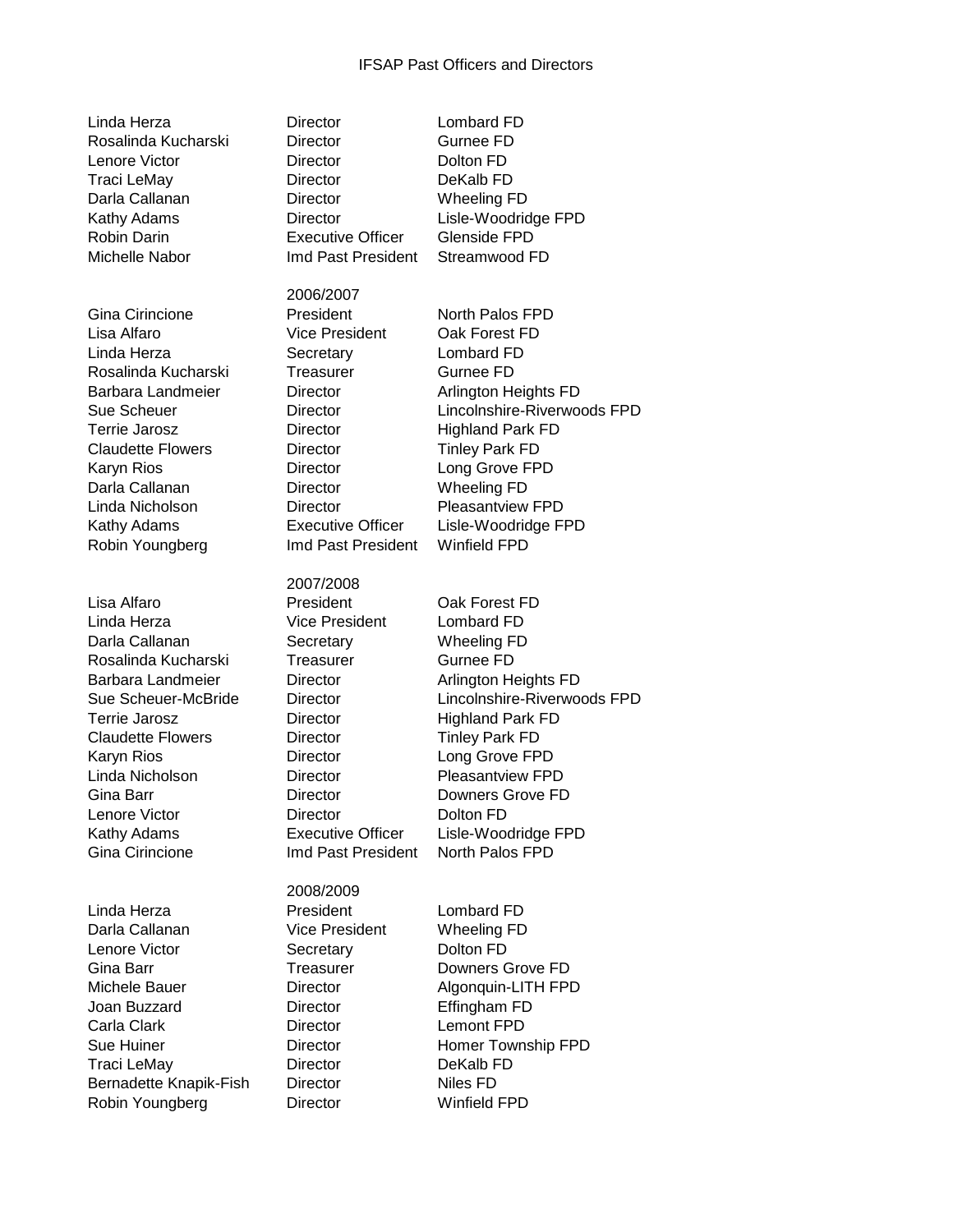| Kathy Adams<br>Lisa Alfaro                                                                                                                                                                                                        | <b>Executive Officer</b><br>Imd Past President                                                                                                                                                                                              | Lisle-Woodridge FPD<br>Oak Forest FD                                                                                                                                                                                                                                               |
|-----------------------------------------------------------------------------------------------------------------------------------------------------------------------------------------------------------------------------------|---------------------------------------------------------------------------------------------------------------------------------------------------------------------------------------------------------------------------------------------|------------------------------------------------------------------------------------------------------------------------------------------------------------------------------------------------------------------------------------------------------------------------------------|
| Darla Callanan<br>Lenore Victor<br>Michele Bauer<br>Gina Barr<br>Carla Clark<br><b>Sue Huiner</b><br>Joan Buzzard<br><b>Traci LeMay</b><br>Robin Youngberg<br>Sue Scheuer-McBride<br>Kelly Kulzer<br>Kathy Adams<br>Linda Herza   | 2009/2010<br>President<br><b>Vice President</b><br>Secretary<br>Treasurer<br>Director<br><b>Director</b><br>Director<br>Director<br>Director<br>Director<br><b>Director</b><br><b>Executive Officer</b><br>Imd Past President               | <b>Wheeling FD</b><br>Dolton FD<br>Algonquin-LITH FPD<br>Downers Grove FD<br><b>Lemont FPD</b><br>Homer Township FPD<br>Effingham FD<br>DeKalb <sub>FD</sub><br><b>Winfield FPD</b><br>Lincolnshire-Riverwoods FPD<br><b>Roberts Park FPD</b><br>Lisle-Woodridge FPD<br>Lombard FD |
| <b>Sue Huiner</b><br>Joan Buzzard<br>Karyn Rios<br>Carla Clark<br>Lenore Victor<br>Jacque McLaughlin<br>Sue Scheuer-McBride<br>Kathy Adams<br>Kelly Kulzer<br>Cori Hilliard<br>Mary Hornback<br>Robin Youngberg<br>Darla Callanan | 2010/2011<br>President<br><b>Vice President</b><br>Secretary<br>Treasurer<br><b>Director</b><br><b>Director</b><br><b>Director</b><br>Director<br>Director<br>Director<br><b>Director</b><br><b>Executive Officer</b><br>Imd Past President | Homer Township FPD<br>Effingham FD<br>Long Grove FPD<br><b>Lemont FPD</b><br>Dolton FD<br>Channahon FPD<br>Lincolnshire-Riverwoods FPD<br>Lisle-Woodridge FPD<br><b>Roberts Park FPD</b><br><b>Rockford FD</b><br>Villa Park FD<br><b>Winfield FPD</b><br><b>Wheeling FD</b>       |
| Joan Buzzard<br>Robin Youngberg<br>Sue Scheuer-McBride<br>Carla Clark<br>Wendy Held<br>Paula Lacey<br>Bernadette Knapik<br>Sharon Szynalski<br>Mary Hornback<br>Cori Hilliard<br>Jacque McLaughlin<br>Lisa Alfaro<br>Sue Huiner   | 2011/2012<br>President<br><b>Vice President</b><br>Secretary<br>Treasurer<br>Director<br><b>Director</b><br>Director<br>Director<br>Director<br>Director<br>Director<br><b>Executive Officer</b><br>Imd Past President                      | Effingham FD<br><b>Winfield FPD</b><br>Lincolnshire-Riverwoods FPD<br>Lemont FPD<br>Oswago FPD<br><b>Sugar Grove FPD</b><br>Niles FD<br>Alsip FD<br>Villa Park FD<br><b>Rockford FD</b><br>Channahon FPD<br>Oak Forest FD<br>Homer Township FPD                                    |
| Robin Youngberg<br>Cori Hilliard                                                                                                                                                                                                  | 2012/2013<br>President<br><b>Vice President</b>                                                                                                                                                                                             | <b>Winfield FPD</b><br><b>Rockford FD</b>                                                                                                                                                                                                                                          |

Sue Scheuer-McBride Secretary Lincolnshire-Riverwoods FPD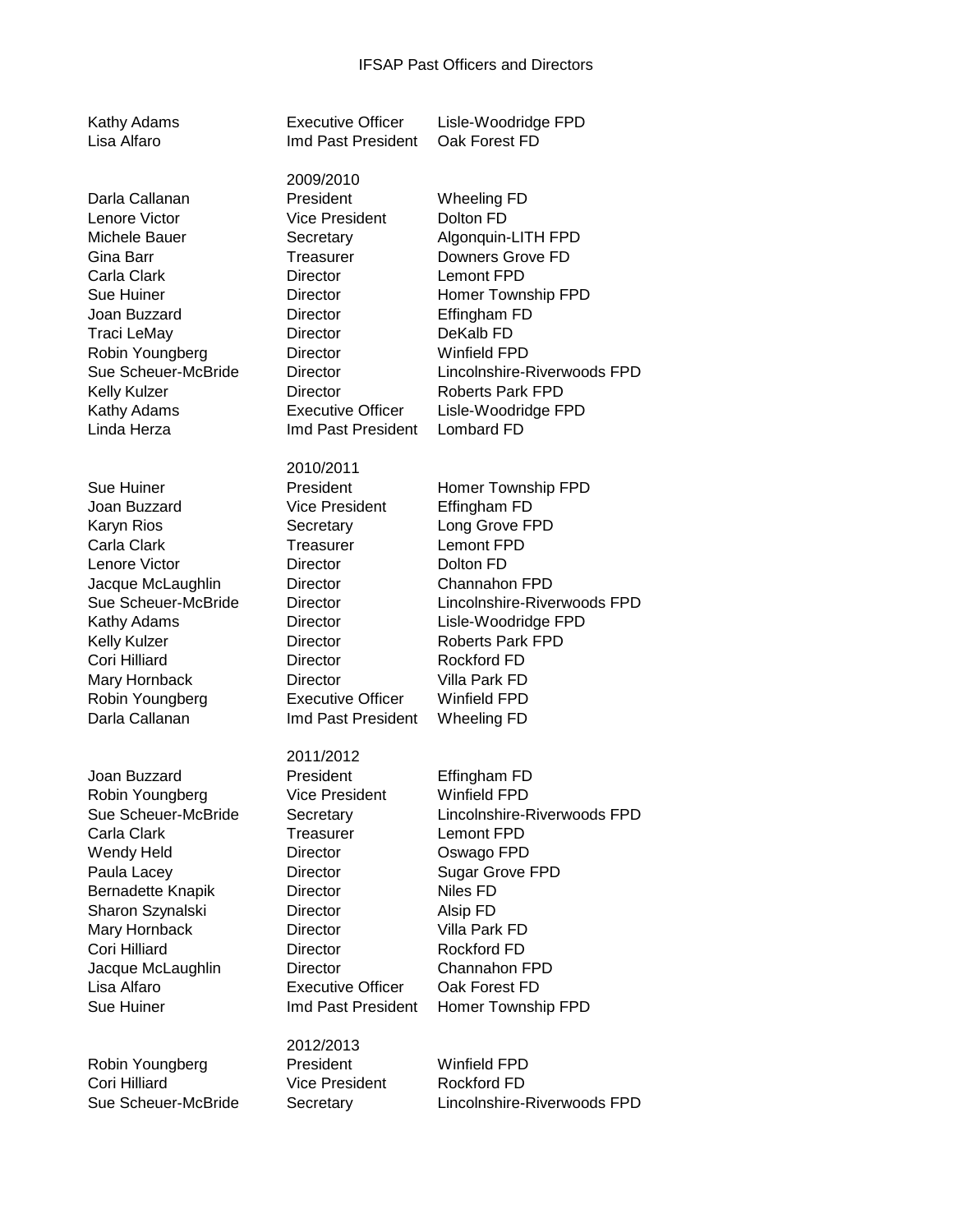| Sharon Szynalski     |
|----------------------|
| Mary Hornback        |
| Jacque McLaughlin    |
| <b>Kristy Grady</b>  |
| <b>Kathy Russell</b> |
| Kim Mueller          |
| JoAnn Ogden-Altorio  |
| Liz Lahey            |
| <b>Sue Huiner</b>    |
| Joan Buzzard         |
|                      |

Laura Haiden Director Glenside FPD Sue Huiner Executive Officer Homer Township FPD Robin Youngberg **Imd Past President** Winfield FPD

Treasurer Alsip FD Director Villa Park FD Director Channahon FPD Director Lisle-Woodridge FPD Director Roberts Park FPD Director Barrington FD Director **Broadview FD** Director Roselle FD Executive Officer Homer Township FPD Imd Past President Effingham FD 2013/2014 Cori Hilliard **President** President Rockford FD Sue Scheuer-McBride Vice President Lincolnshire-Riverwoods FPD Jacque McLaughlin Secretary Channahon FPD Sharon Szynalski **Treasurer** Alsip FD Kathy Russell **Director Roberts Park FPD** Kim Mueller **Director Barrington FD** Joann Ogden-D'Altorio Director Broadview FD Nancy McClain **Director** Lisle-Woodridge FPD Jean Gugliuzza Director Addison FPD Rachel Pacetti **Director** Director Long Grove FPD Robin Dubiel **Director Hanover Park FD** Sue Huiner Executive Officer Homer Township FPD Robin Youngberg Imd Past President Winfield FPD 2014/2015 Sue Scheuer-McBride President Lincolnshire-Riverwoods FPD Jacque McLaughlin Vice President Channahon FPD Kathy Russell **Secretary** Roberts Park FPD Sharon Szynalski **Treasurer** Alsip FD Jean Gugliuzza Director Addison FPD Kim Mueller **Director** Barringotn-Countryside FPD Nancy McClain Director Lisle-Woodridge FPD Karyn Rios **Director Long Grove FPD** Robin Dubiel Director Hanover Park FD Kristin Wexell **Director** Braidwood FPD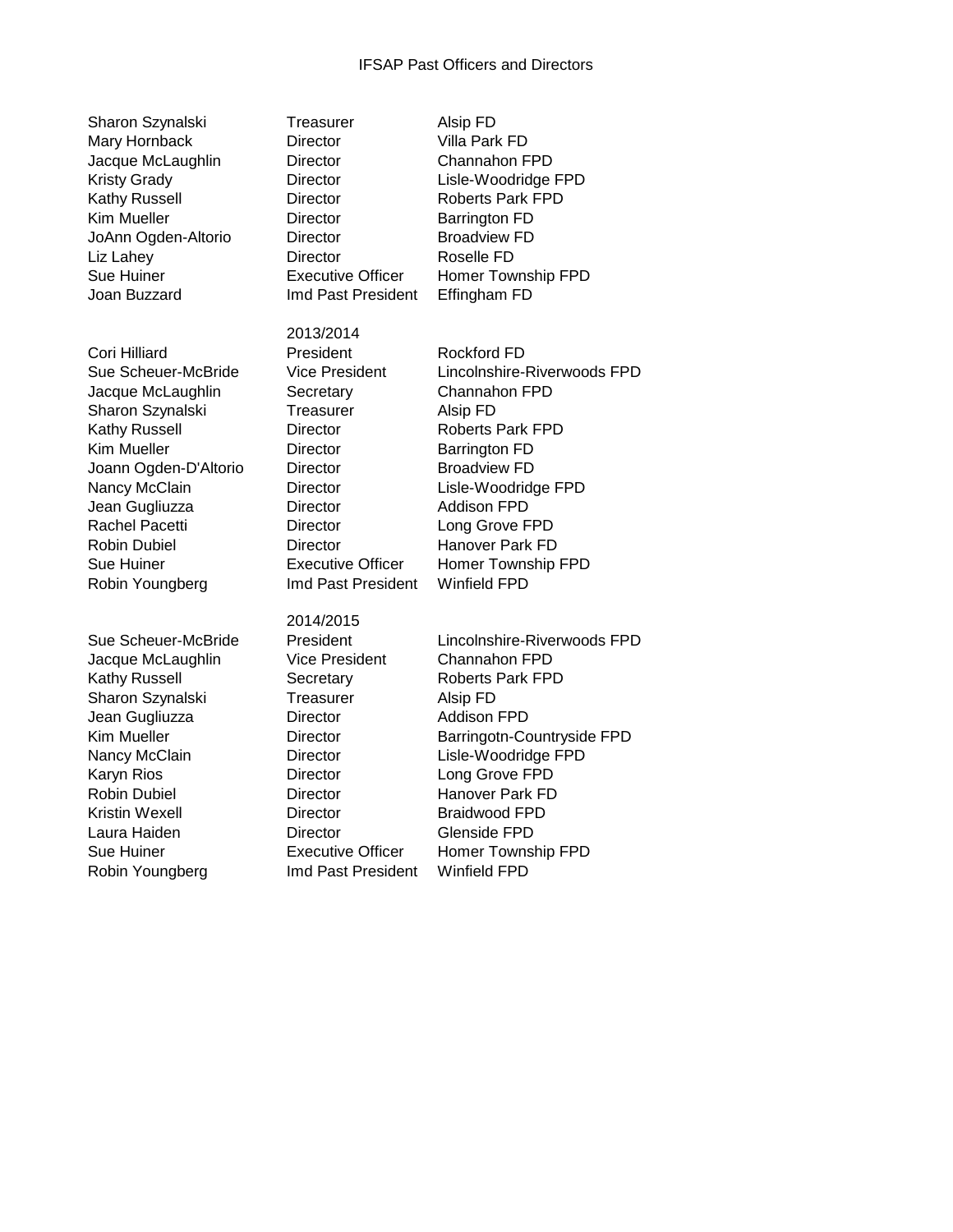|                     | 2015/2016                       |                             |
|---------------------|---------------------------------|-----------------------------|
| Jacque McLaughlin   | President                       | Channahon FPD               |
| <b>Kim Mueller</b>  | Vice President                  | Barrington Countryside FPD  |
| Robin Dubiel        |                                 | Hanover Park FD             |
| Nancy McClain       | Secretary                       | Lisle Woodridge FPD         |
| Sharon Szynalski    | <b>Treasurer</b>                | Alsip FD                    |
| Kathy Russell       | Director                        | <b>Roberts Park FPD</b>     |
| Janice Gumprecht    | Director                        | <b>Bartlett FPD</b>         |
| Karen Rios          | Director                        | Long Grove FPD              |
| Kristin Wexell      | Director                        | <b>Braidwood FPD</b>        |
| Laura Haiden        | Director                        | Glenside FPD                |
| Stacy Kujat         | Director                        | Romeoville FD               |
| Robin Dubiel        | Director                        | Hanover Park FD             |
| Courtney Sasiadek   |                                 | <b>Barrington FD</b>        |
| Sue Huiner          | <b>Executive Officer</b>        | Homer Township FPD          |
| Robin Youngberg     | <b>Executive Officer</b>        | Winfield FPD                |
| Sue Scheuer-McBride | <b>Immediate Past President</b> | Lincolnshire-Riverwoods FPD |

|                   | 2016/2017                |                               |
|-------------------|--------------------------|-------------------------------|
| Jacque McLaughlin | President                | Channahon FPD                 |
| Robin Dubiel      | <b>Vice President</b>    | Hanover Park FD               |
| Nancy McClain     | Secretary                | Lisle Woodridge FPD           |
| Sharon Szynalski  | Treasurer                | Alsip FD                      |
| Kathy Russell     | Director                 | Roberts Park FPD              |
| Janice Gumprecht  | Director                 | <b>Bartlett FPD</b>           |
| Courtney Sasiadek | Director                 | <b>Barrington FD</b>          |
| Kristin Wexell    | Director                 | <b>Braidwood FPD</b>          |
| Laura Haiden      | Director                 | Glenside FPD                  |
| Stacy Kujat       | Director                 | Romeoville FD                 |
| Britta Eggebrecht | Director                 | South Elgin & Countryside FPD |
| Sue Huiner        | <b>Executive Officer</b> | Homer Township FPD            |
| Robin Youngberg   | Immediate Past President | Winfield FPD                  |

|                           | 2017/2018                |                               |
|---------------------------|--------------------------|-------------------------------|
|                           |                          |                               |
| Robin Dubiel              | President                | Hanover Park FD               |
| Janice Gumprecht          | <b>Vice President</b>    | <b>Bartlett FPD</b>           |
| Kristin Wexell            | Secretary                | <b>Braidwood FPD</b>          |
| Sharon Szynalski          | Treasurer                | Alsip FD                      |
| Laura Haiden              | Director                 | Glenside FPD                  |
| Stacy Kujat               | Director                 | Romeoville FD                 |
| Britta Eggebrecht         | Director                 | South Elgin & Countryside FPD |
| Courtney Sasiadek         | Director                 | <b>Barrington FD</b>          |
| <b>Brendaliz Delvalle</b> | Director                 | <b>Bensenville FPD</b>        |
| Lisa Berger               | Director                 | Roberts Park FPD              |
| Marilyn Russell           | Director                 | Riverdale Fire Rescue Dept    |
| Michele Nabor             | <b>Executive Officer</b> | Retired, Streamwood FD        |
| Jacque McLaughlin         | Immediate Past President | Channahon FPD                 |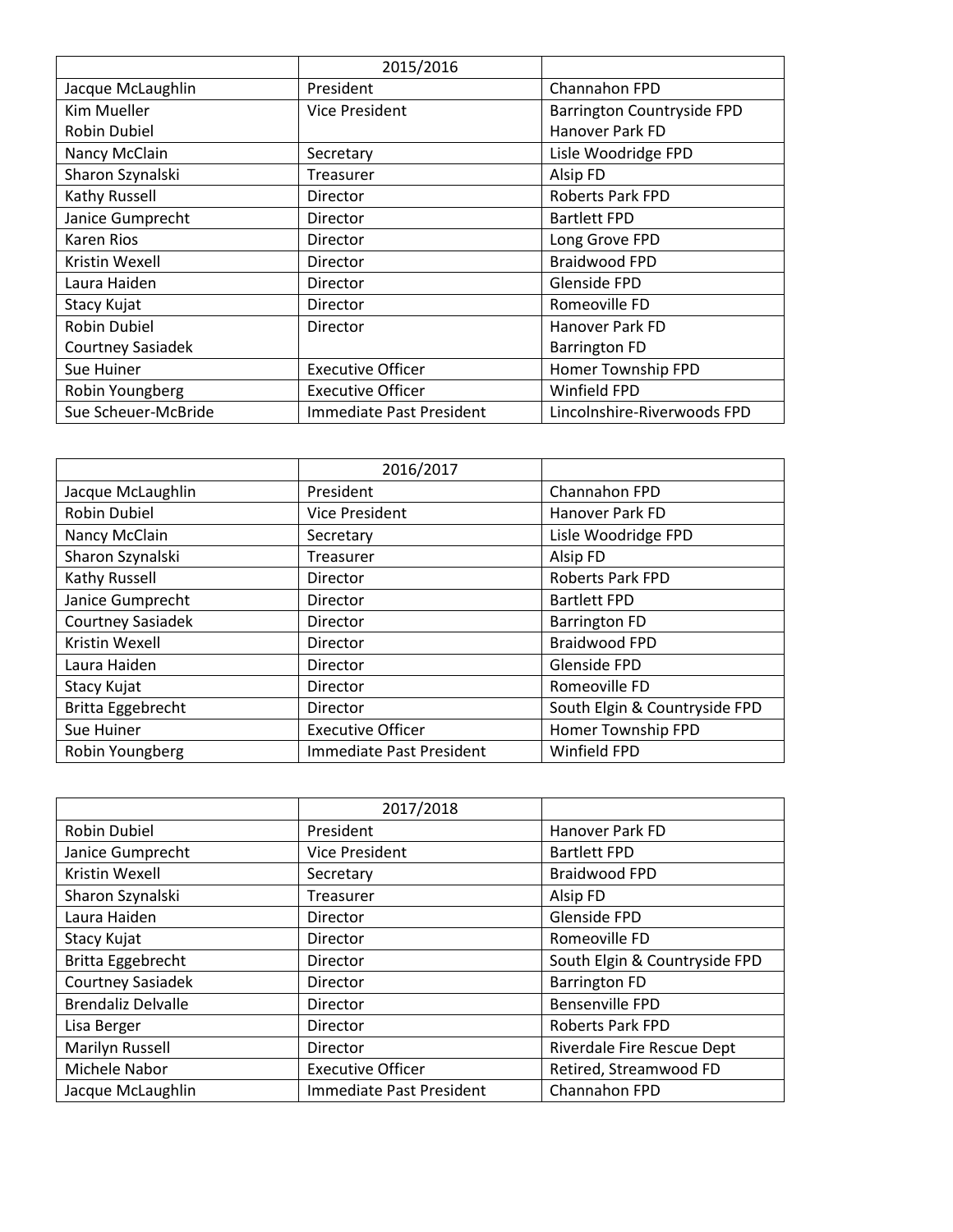|                          | 2018/2019                |                               |
|--------------------------|--------------------------|-------------------------------|
| Janice Gumprecht         | President                | <b>Bartlett FPD</b>           |
| Britta Eggebrecht        | <b>Vice President</b>    | South Elgin & Countryside FPD |
| Laura Haiden             | Secretary                | Glenside FPD                  |
| Sharon Szynalski         | Treasurer                | Alsip FD                      |
| Lisa Berger              | Director                 | Roberts Park FPD              |
| <b>Christine Calich</b>  | Director                 | Palos Heights FPD             |
| <b>Brendaliz Mak</b>     | Director                 | <b>Bensenville FPD</b>        |
| Stacy Kujat              | Director                 | Romeoville FD                 |
| <b>Courtney Michaels</b> | Director                 | <b>Barrington FD</b>          |
| Marilyn Russell          | Director                 | Riverdale Fire Rescue Dept    |
| Ovie Thrower             | Director                 | Country Club Hills FPD        |
| Jacque McLaughlin        | <b>Executive Officer</b> | Channahon FPD                 |
| Michele Nabor            | <b>Executive Officer</b> | Retired, Streamwood FD        |
| Robin Dubiel             | Immediate Past President | Hanover Park FD               |

|                          | 2019/2020                |                               |
|--------------------------|--------------------------|-------------------------------|
| Laura Haiden             | President                | Glenside FPD                  |
| <b>Courtney Michaels</b> | <b>Vice President</b>    | <b>Barrington FD</b>          |
| Britta Eggebrecht        | Secretary                | South Elgin & Countryside FPD |
| Sharon Szynalski         | Treasurer                | Alsip FD                      |
| Lisa Berger              | Director                 | Roberts Park FPD              |
| <b>Christine Calich</b>  | Director                 | Palos Heights FPD             |
| <b>Merry Morris</b>      | Director                 | Elburn & Countryside FPD      |
| Kristine Murphy          | Director                 | <b>Broadview FD</b>           |
| Alicia Pavone            | Director                 | Darien-Woodridge FPD          |
| Marilyn Russell          | Director                 | Riverdale Fire Rescue Dept    |
| Ovie Thrower             | Director                 | Country Club Hills FPD        |
| Michele Nabor            | <b>Executive Officer</b> | Retired, Streamwood FD        |
| Janice Gumprecht         | Immediate Past President | <b>Bartlett FPD</b>           |

|                          | 2020/2021                |                                   |
|--------------------------|--------------------------|-----------------------------------|
| Sharon Szynalski         | President                | Alsip FD                          |
| <b>Courtney Michaels</b> | <b>Vice President</b>    | <b>Barrington FD</b>              |
| Lisa Berger              | Secretary                | Roberts Park FD                   |
| Britta Eggebrecht        | Treasurer                | South Elgin & Countryside FPD     |
| Marilyn Russell          | Director                 | <b>Riverdale Fire Rescue Dept</b> |
| <b>Christine Calich</b>  | Director                 | Palos Heights FPD                 |
| <b>Merry Morris</b>      | Director                 | Elburn & Countryside FPD          |
| Kristine Murphy          | Director                 | <b>Broadview FD</b>               |
| Alicia Pavone            | Director                 | Darien-Woodridge FPD              |
| Coleen Wattleworth       | Director                 | Deerfield-Bannockburn FPD         |
| Marlene Thoma            | Director                 | Chicago Ridge FD                  |
| Michele Nabor            | <b>Executive Officer</b> | Retired, Streamwood FD            |
| Laura Haiden             | Immediate Past President | Glenside FPD                      |